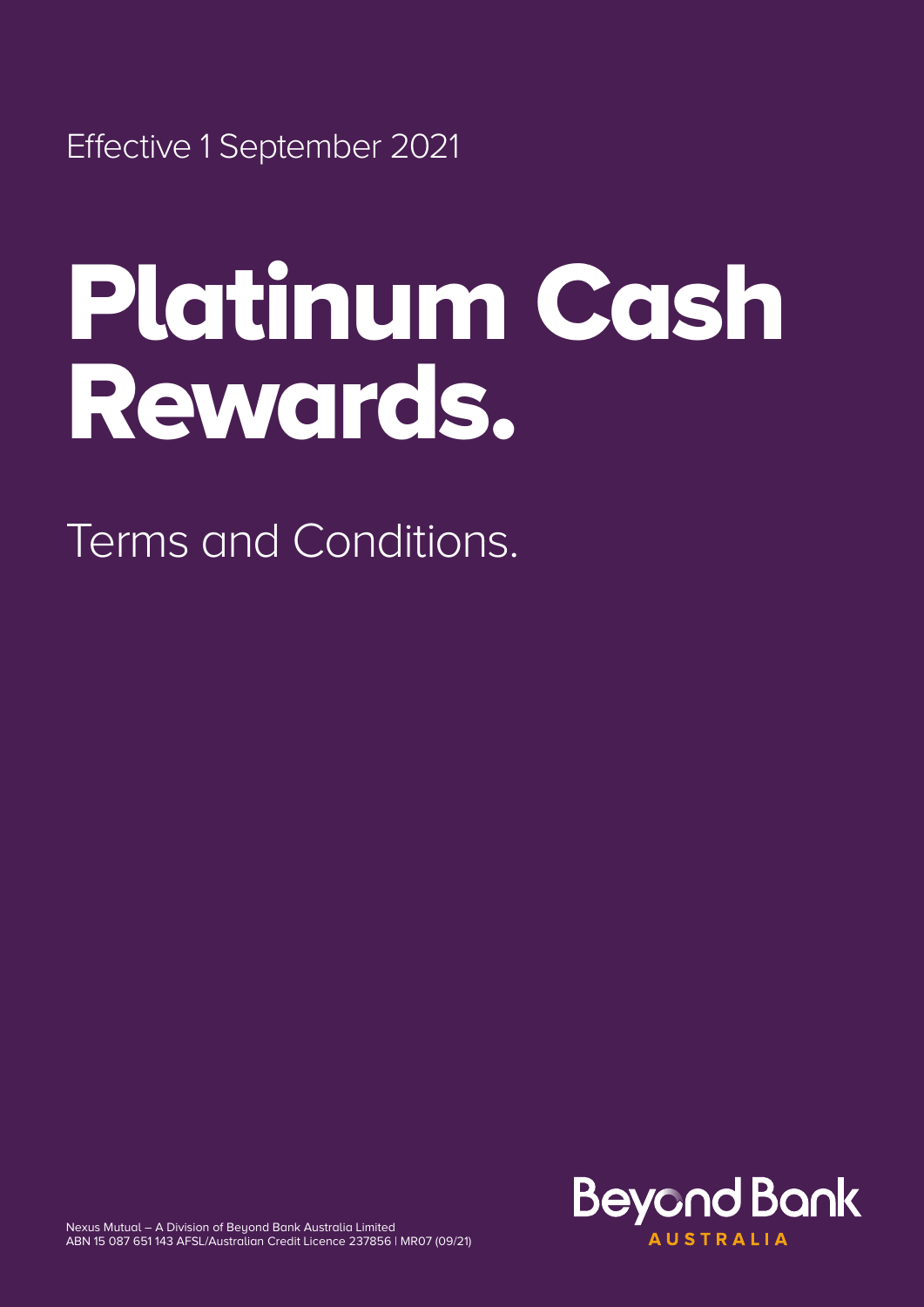These terms and conditions apply to the Platinum Cash Rewards Program. You should read these carefully and retain them for future reference. They should be read in conjunction with the separate terms and conditions booklets for the Visa Credit Card.

# 1. PRELIMINARY

 These Terms and Conditions govern your participation in the Nexus Mutual Platinum Cash Rewards Program ('Cash Rewards Program'). The activation of your Credit Card will be taken to signify your understanding and acceptance of these Terms and Conditions.

# 2. DEFINITIONS

 **"Additional cardholder"** means a person holding, with your consent, a Credit Card issued under your Credit Card account.

**"Cash Rewards Account"** means the Platinum Cash Rewards account we establish in the primary cardholder's name for the purpose of recording cash rewards in accordance with these Terms and Conditions.

 **"Credit Card"** means the Nexus Mutual Visa Platinum Credit Card.

 **"Eligible Transaction"** means the purchase of goods or services from merchants accepting your Credit Card (including GST payable for those goods or services by you) excluding the Ineligible Transactions.

 **"Ineligible Transaction"** means any of the following transactions:

- a. balance transfers;
- b. cash advances;
- c. BPAY® transactions; (®Registered to BPAY Pty Ltd ABN 69 079 137 518)
- d. direct debits;
- e. corporate cheques;
- f. any fee or charge, including any government charges or duties;
- g. interest and finance charges payable or paid on your Credit Card;
- h. enforcement expenses;
- i. transactions which are disputed, fraudulent or involve the abuse or unauthorised use of your Credit Card;
- j. payments and purchases which are refunded or reimbursed; and
- k. payments made by you to Nexus Mutual loan accounts.
- l. or for any gambling or gaming transactions.

 **"Nexus Mutual"** means Nexus Mutual, a division of Beyond Bank Australia Limited, ABN 15 087 651 143, AFSL/Australian Credit Licence 237856.

 **"Terms and Conditions"** means these Nexus Mutual Platinum Cash Rewards Terms and Conditions, as amended from time to time.

### 3. ELIGIBILITY FOR MEMBERSHIP

- 3.1. You are automatically a member of the Cash Rewards Program if you have a Visa Platinum Credit Card. Additional Cardholders are not eligible for membership of the Cash Rewards in their own right, but cash rewards will be allocated to your Cash Rewards Account for Eligible Transactions conducted by Additional Cardholders.
- 3.2. Your eligibility of the Cash Rewards Program is at Nexus Mutual's discretion and we may cancel or suspend your membership of the Cash Rewards Program at any time.
- 3.3. If your Credit Card is closed, your membership of the Cash Rewards Program is automatically cancelled and any balance of your Cash Rewards Account shall be transferred to your Access account.
- 3.4. You cannot transfer your membership of the Cash Rewards Program to any other person.

## 4. EARNING CASH REWARDS

- 4.1. You will earn cash rewards each time you or an Additional Cardholder uses the Credit Card for Eligible Transactions, whether in Australia or any other country, on the prorata basis of \$1 cash reward for each Australian \$250 of Eligible Transactions that are charged to your Credit Card.
- 4.2 When you obtain a refund or reimbursement of an Eligible Transaction for which you earned cash rewards (for example, when you return goods or cancel bookings), any cash rewards allocated as a result of that Eligible Transaction will be reversed accordingly.
- 4.3. Cash rewards will be credited to your Cash Rewards Account at the end of each calendar month. The details of the Cash Rewards Account will be incorporated on your usual Nexus Mutual statement of accounts.
- 4.4. You may access any credit balance in your Cash Rewards Account by the withdrawal of funds or by way of transfer to any other account.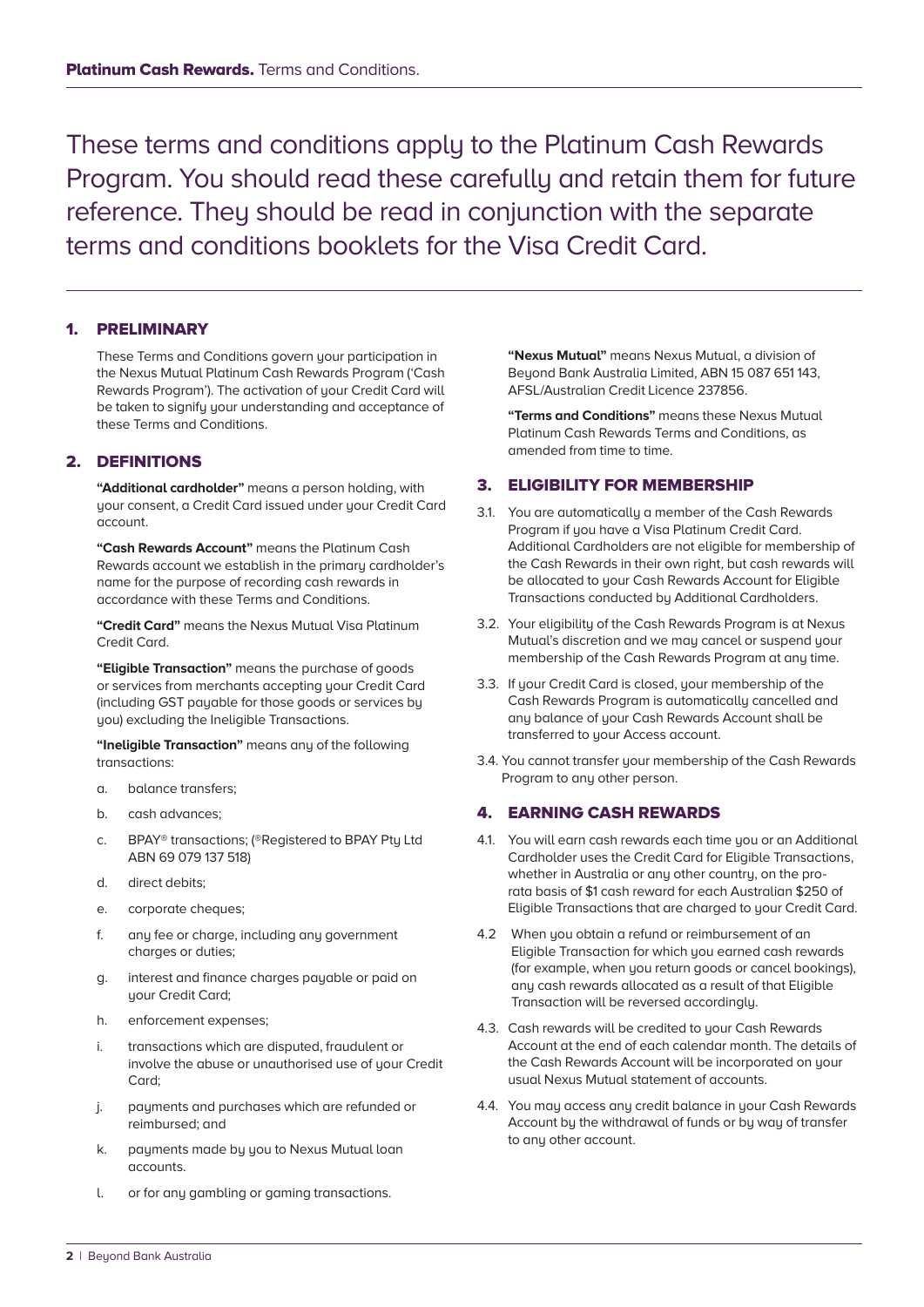# 5. INELIGIBILITY TO EARN CASH REWARDS

- 5.1. You will not be eligible to earn cash rewards:
	- a. if you are in default under the Credit Card contract and have been provided with notice by Nexus Mutual of this default;
	- b. you or any Additional Cardholder has acted fraudulently or there has been fraudulent use of your Credit Card;
	- c. you or any Additional Cardholder breaches these Terms and Conditions.

## 6. CHANGES TO TERMS AND CONDITIONS

- 6.1. Nexus Mutual reserves the right to change at any time these Terms and Conditions (including the cash rewards that you earn or the way in which you earn cash rewards) by giving you:
	- a. at least 30 days' notice if Nexus Mutual reduces the value of cash rewards that you will earn for each Australian dollar charged to your Credit Card account for Eligible Transactions; and
	- b notice at such time as Nexus Mutual determines appropriate for other changes, including through newsletters, on the Credit Card statement and on the Nexus Mutual website.

### 7. GENERAL

- 7.1. All complaints regarding cash rewards or any other matter under these Terms and Conditions will be resolved by us in accordance with Nexus Mutual's dispute resolution processes.
- 7.2. We recommend that you obtain independent tax advice to ensure that you understand the possible tax (including fringe benefits tax) implications, if any, related to your participation in the Cash Rewards Program.
- 7.3. The failure by us to enforce a particular term or condition does not constitute a waiver of that term or condition bu us.

# 8. GAMBLING TRANSACTIONS

- a. We may block or refuse to process any gambling transaction on your account without incurring any liabilitu to you.
- b. A gambling transaction is any transaction identified by us as being for gambling or gaming purposes. We are generally only able to identify a transaction with a merchant as a gambling transaction based on information (including the type of business conducted by the merchant) provided by the merchant and the relevant intermediary financial institution (i.e. the financial institution with which the merchant has entered into an agreement, enabling the merchant to accept payment for goods and services by credit card). Accordingly, certain transaction made with certain merchants may be identified by us as gambling transactions, even though such transactions are not for gambling or gaming purposes. The most common types of merchant outlet where this may occur are newsagencies and merchants that sell lottery tickets or other gambling/gaming products. Similarly, we may not identify a transaction as a gambling transaction even though the transaction is for gambling or gaming purposes (e.g. BPAY® transactions or cash withdrawals).
- c. Nothing in this clause imposes any obligation on us to decline a gambling transaction or limits your liability to us in respect of any gambling transactions processed to your account.